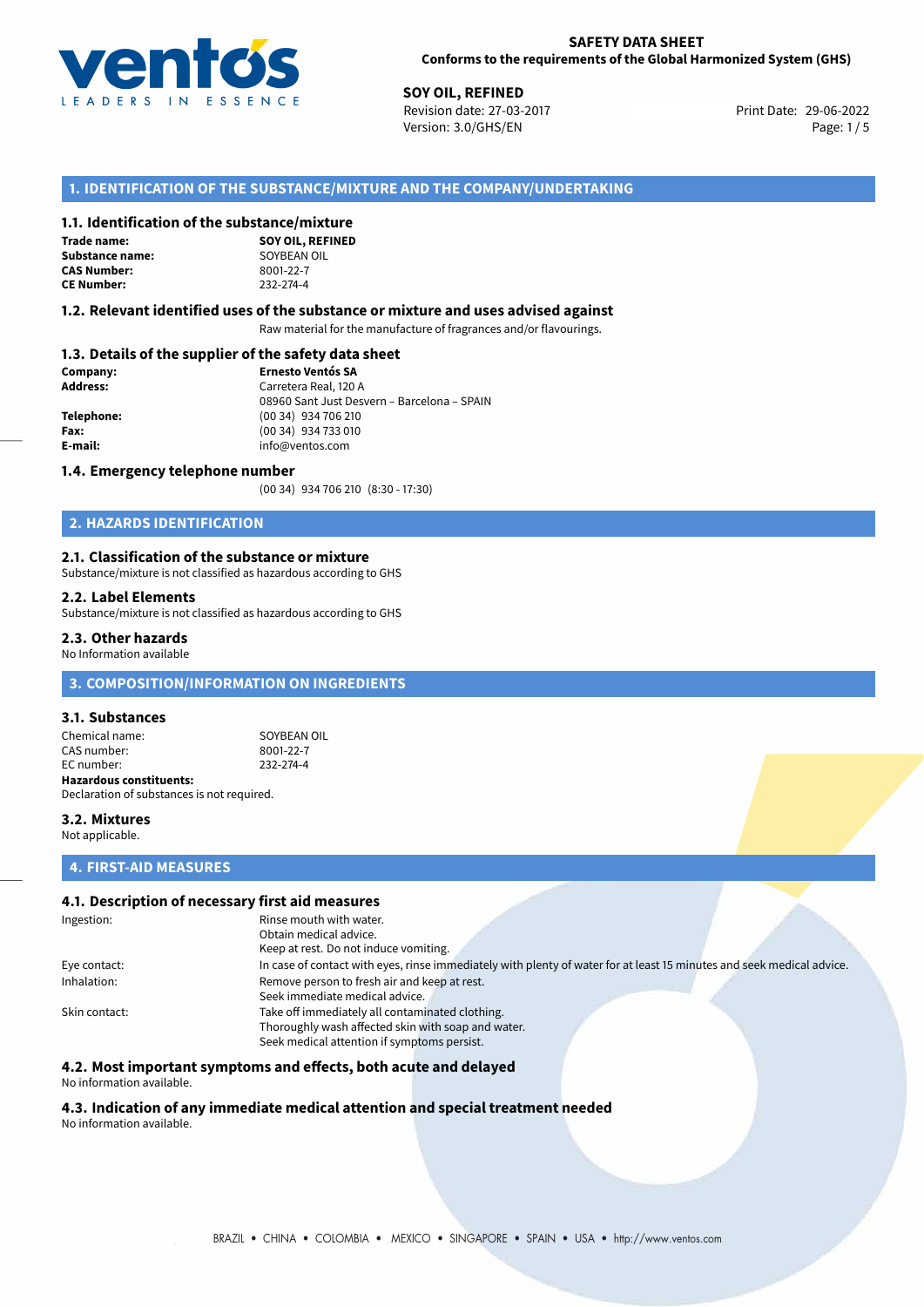

**29-2022 SOY OIL, REFINED**<br>
Revision date: 27-03-2017 **Print Date: 29-06-2022** Version: 3.0/GHS/EN Page: 2 / 5

# **5. FIRE-FIGHTING MEASURES**

# **5.1. Extinguishing Media**

Water spray, carbon dioxide, dry chemical powder or appropriate foam. For safety reasons do not use full water jet.

### **5.2. Special hazards arising from the substance or mixture**

Known or Anticipated Hazardous Products of Combustion: Emits toxic fumes under fire conditions.

### **5.3. Advice for firefighters**

High temperatures can lead to high pressures inside closed containers. Avoid inhalation of vapors that are created. Use appropriate respiratory protection. Do not allow spillage of fire to be poured into drains or watercourses. Wear self-contained breathing apparatus and protective clothing.

# **6. ACCIDENTAL RELEASE MEASURES**

### **6.1. Personal precautions, protective equipment and emergency procedures**

Evacuate surronding areas. Ensure adequate ventilation. Keep unnecessary and unprotected personnel from entering. Do not breathe vapor/spray. Avoid contact with skin and eyes. Information regarding personal protective measures: see section 8.

### **6.2. Environmental precautions**

To avoid possible contamination of the environment, do not discharge into any drains, surface waters or groundwaters.

## **6.3. Methods and materials for containment and cleaning up**

Cover with an inert, inorganic, non-combustible absorbent material (e.g. dry-lime, sand, soda ash). Place in covered containers using non-sparking tools and transport outdoors. Avoid open flames or sources of ignition (e.g. pilot lights on gas hot water heater). Ventilate area and wash spill site after material pickup is complete.

## **6.4. Reference to other sections**

Information regarding exposure controls, personal protection and disposal considerations can be found in sections 8 and 13.

## **7. HANDLING AND STORAGE**

## **7.1. Precautions for safe handling**

Do not store or handle this material near food or drinking water. Do not smoke. Avoid contact with the eyes, skin and clothing. Wear protective clothing and use glasses. Observe the rules of safety and hygiene at work. Keep in the original container or an alternative made from a compatible material.

## **7.2. Conditions for safe storage, including any incompatibilities**

Store in tightly closed and preferably full containers in a cool, dry and ventilated area, protected from light. Keep away from sources of ignition (e.g. hot surfaces, sparks, flame and static discharges). Keep away from incompatible materials (see section 10).

## **7.3. Specific end use(s)**

No information available.

# **8. EXPOSURE CONTROLS AND PERSONAL PROTECTION**

## **8.1. Control parameters**

Components with occupational exposure limits: None known.

## **8.2. Exposure controls**

Measures should be taken to prevent materials from being splashed into the body. Provide adequate ventilation, according to the conditions of use. Use a mechanical exhaust if required.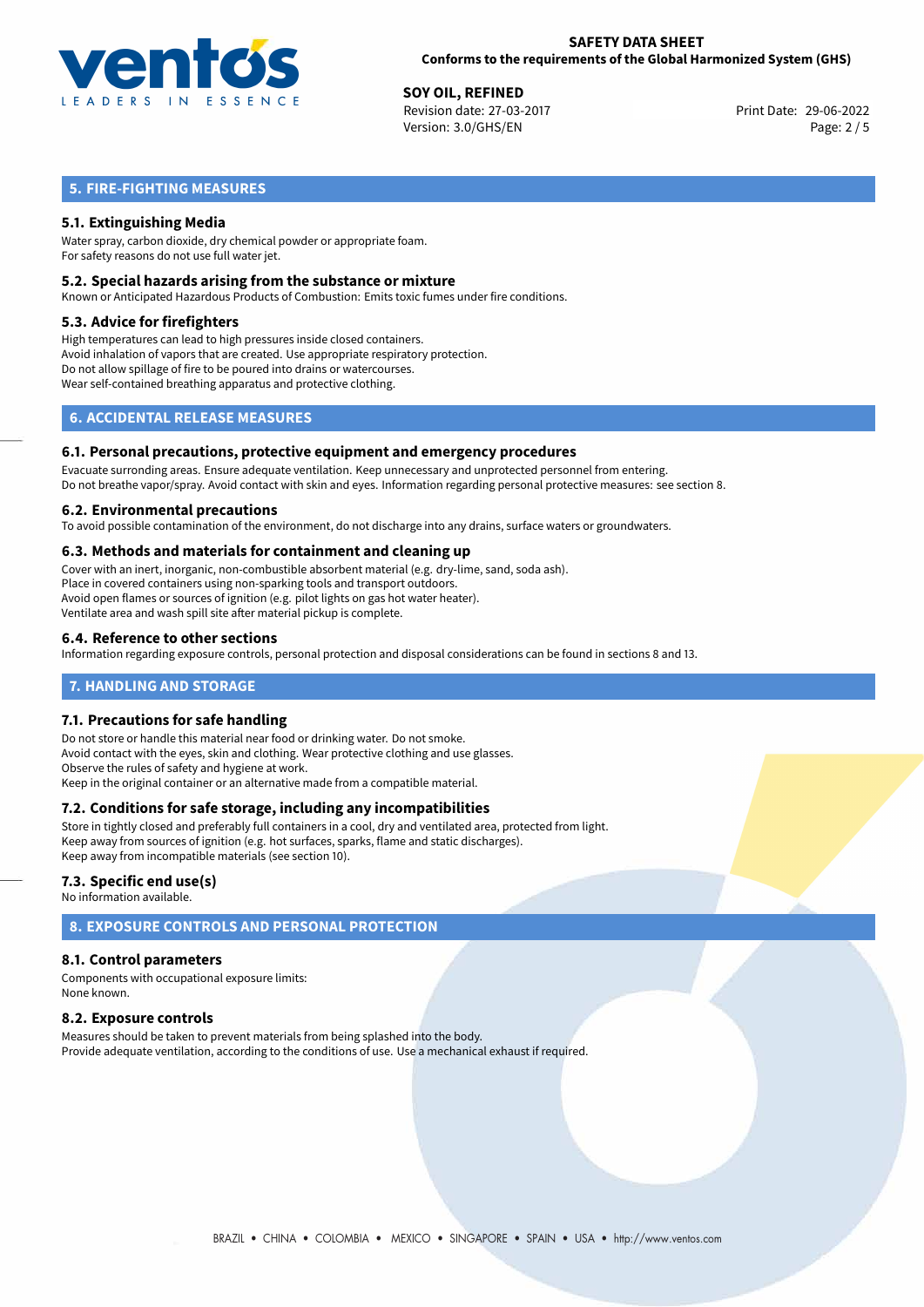

**29-2022 SOY OIL, REFINED**<br>
Revision date: 27-03-2017 **Print Date: 29-06-2022** Version: 3.0/GHS/EN Page: 3 / 5

## **8.3. Individual protection measures, such as personal protective equipment**

Eye/Face protection: Chemical safety goggles are recommended. Wash contaminated goggles before reuse. Chemical-resistant gloves are recommended. Wash contaminated gloves before reuse. Body protection: Personal protective equipment for the body should be selected based on the task being performed and the risks involved. Respiratory Protection: In case of insufficient ventilation, use suitable respiratory equipment. Environmental exposure controls: Emissions from ventilation or process equipment should be checked to ensure they comply with environmental protection legislation. In some cases, filters or engineering modifications to the process equipment will be necessary to reduce emissions to acceptable levels.

# **9. PHYSICAL AND CHEMICAL PROPERTIES**

### **9.1. Information on basic physical and chemical properties**

| Appearance:                            | Liquid                    |
|----------------------------------------|---------------------------|
| Colour:                                | Conforms to standard      |
| Odour:                                 | Conforms to standard      |
| Odour theshold:                        | Not determined            |
| pH:                                    | Not determined            |
| Melting point/freezing point:          | Not determined            |
| Boling point/boiling range:            | Not determined            |
| Flash point:                           | 329 °C                    |
| Evaporation rate:                      | Not determined            |
| Flammability:                          | Not determined            |
| Lower flammability/Explosive limit:    | Not determined            |
| Upper flammability/Explosive limit:    | Not determined            |
| Vapour pressure:                       | Not determined            |
| Vapour Density:                        | Not determined            |
| Density:                               | $0,917-0,923$ g/mL (20°C) |
| Relative density:                      | $0,917 - 0,923$ (20°C)    |
| Water solubility:                      | <b>INSOLUBLE IN WATER</b> |
| Solubility in other solvents:          | SOLUBLE IN ETHANOL        |
| Partition coefficient n-octanol/water: | Not determined            |
| Auto-ignition temperature:             | Not determined            |
| Decomposition temperature:             | Not determined            |
| Viscosity, dynamic:                    | Not determined            |
| Viscosity, kinematic:                  | Not determined            |
| Explosive properties:                  | Not determined            |
| Oxidising properties:                  | <b>NONE EXPECTED</b>      |
|                                        |                           |

## **10. STABILITY AND REACTIVITY**

### **10.1. Reactivity**

No hazardous reactions if stored and handled as prescribed/indicated.

## **10.2. Chemical stability**

The product is stable if stored and handled as prescribed/indicated.

## **10.3. Possibility of hazardous reactions**

No hazardous reactions if stored and handled as prescribed/indicated.

### **10.4. Conditions to Avoid**

Conditions to Avoid: Excessive heat, flame or other ignition sources.

### **10.5. Incompatible materials**

Avoid contact with strong acids and bases and oxidizing agents.

### **10.6. Hazardous decomposition products**

During combustion may form carbon monoxide and unidentified organic compounds.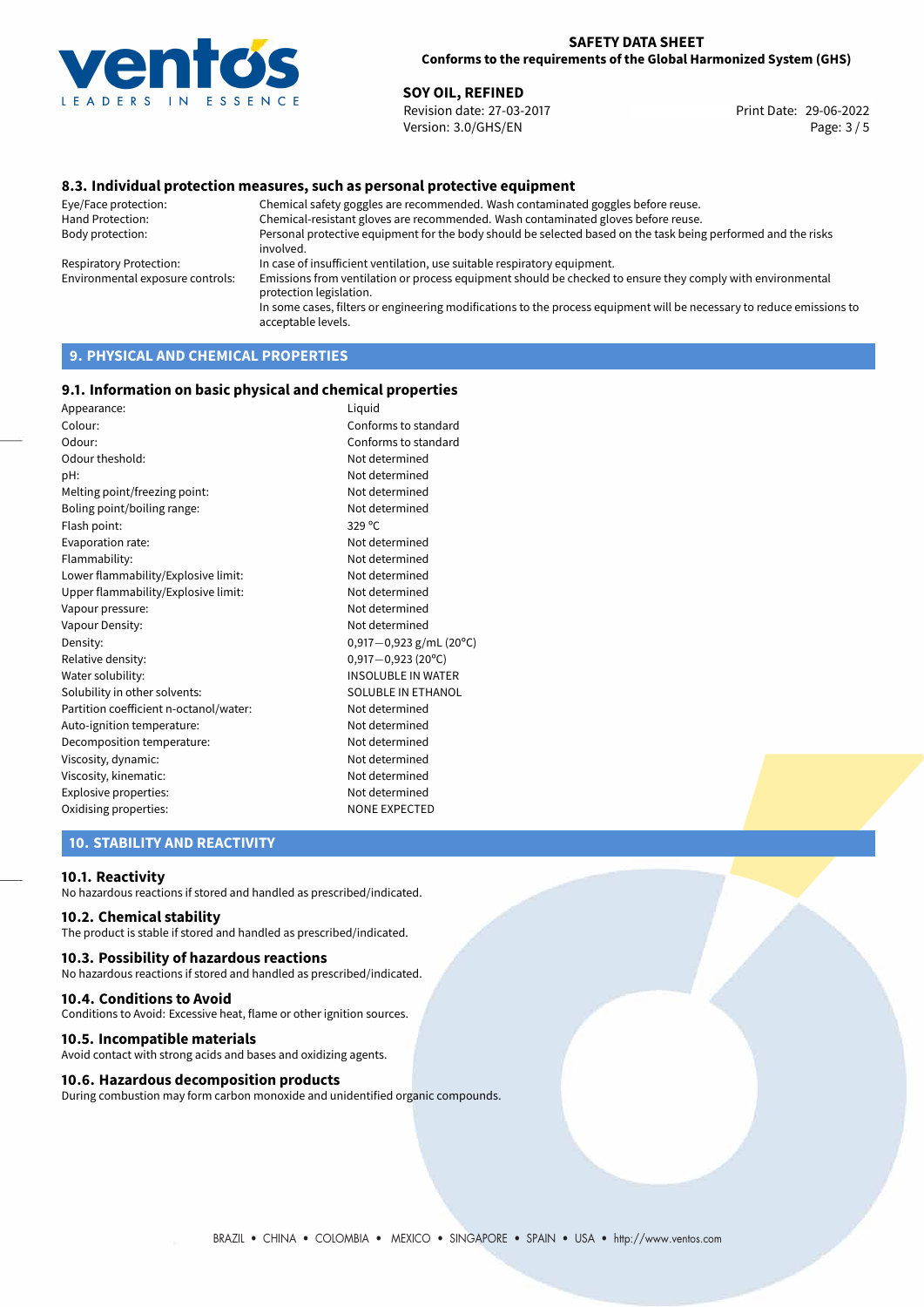

**29-2022 SOY OIL, REFINED**<br>
Revision date: 27-03-2017 **Print Date: 29-06-2022** Version: 3.0/GHS/EN Page: 4 / 5

# **11. TOXICOLOGICAL INFORMATION**

| Based on the data available, the criteria for classification are not met. |
|---------------------------------------------------------------------------|
| Based on the data available, the criteria for classification are not met. |
| Based on the data available, the criteria for classification are not met. |
| Based on the data available, the criteria for classification are not met. |
| Based on the data available, the criteria for classification are not met. |
| Based on the data available, the criteria for classification are not met. |
| Based on the data available, the criteria for classification are not met. |
| Based on the data available, the criteria for classification are not met. |
| Based on the data available, the criteria for classification are not met. |
| Based on the data available, the criteria for classification are not met. |
|                                                                           |

# **12. ECOLOGICAL INFORMATION**

## **12.1. Toxicity**

**Assessment:**

Based on the data available, the criteria for classification are not met. **Experimental/calculated data:** No information available.

# **12.2. Degradability**

No information available.

### **12.3. Bioaccumulative potential**

No information available.

## **12.4. Soil mobility**

No information available.

# **12.5. Other adverse effects**

See also sections 6, 7, 13 and 15 Do not allow to get into waste water or waterways.

## **13. DISPOSAL CONSIDERATIONS**

## **13.1. Waste treatment methods**

Dispose of in accordance with national and local environmental regulations.

## **14. TRANSPORT INFORMATION**

|                                  | <b>ADR/RID/ADN</b>                | <b>IMDG</b>                       | <b>IATA-ICAO</b>                  |
|----------------------------------|-----------------------------------|-----------------------------------|-----------------------------------|
| 14.1. UN Number                  | Not classified as hazardous goods | Not classified as hazardous goods | Not classified as hazardous goods |
| 14.2. UN Proper Shipping Name    | Not applicable                    | Not applicable                    | Not applicable                    |
| 14.3. Transport Hazard Class(es) | Not applicable                    | Not applicable                    | Not applicable                    |
| 14.4. Packing Group              | Not applicable                    | Not applicable                    | Not applicable                    |
| 14.5. Environmental hazards      | No                                | <b>No</b>                         | No                                |
| <b>Additional information</b>    |                                   |                                   |                                   |

## **14.6 Special precautions for user**

None known

### **14.7. Transport in bulk according to Annex II of MARPOL 73/78 and the IBC Code**

No information available

# **15. REGULATORY INFORMATION**

# **15.1. Safety, health and environmental regulations/legislation specific for the substance or mixture**

No information available

# **16. OTHER INFORMATION**

**Full text of the R-phrases, hazard statements and precautionary statements mentioned in section 3:** Not applicable.